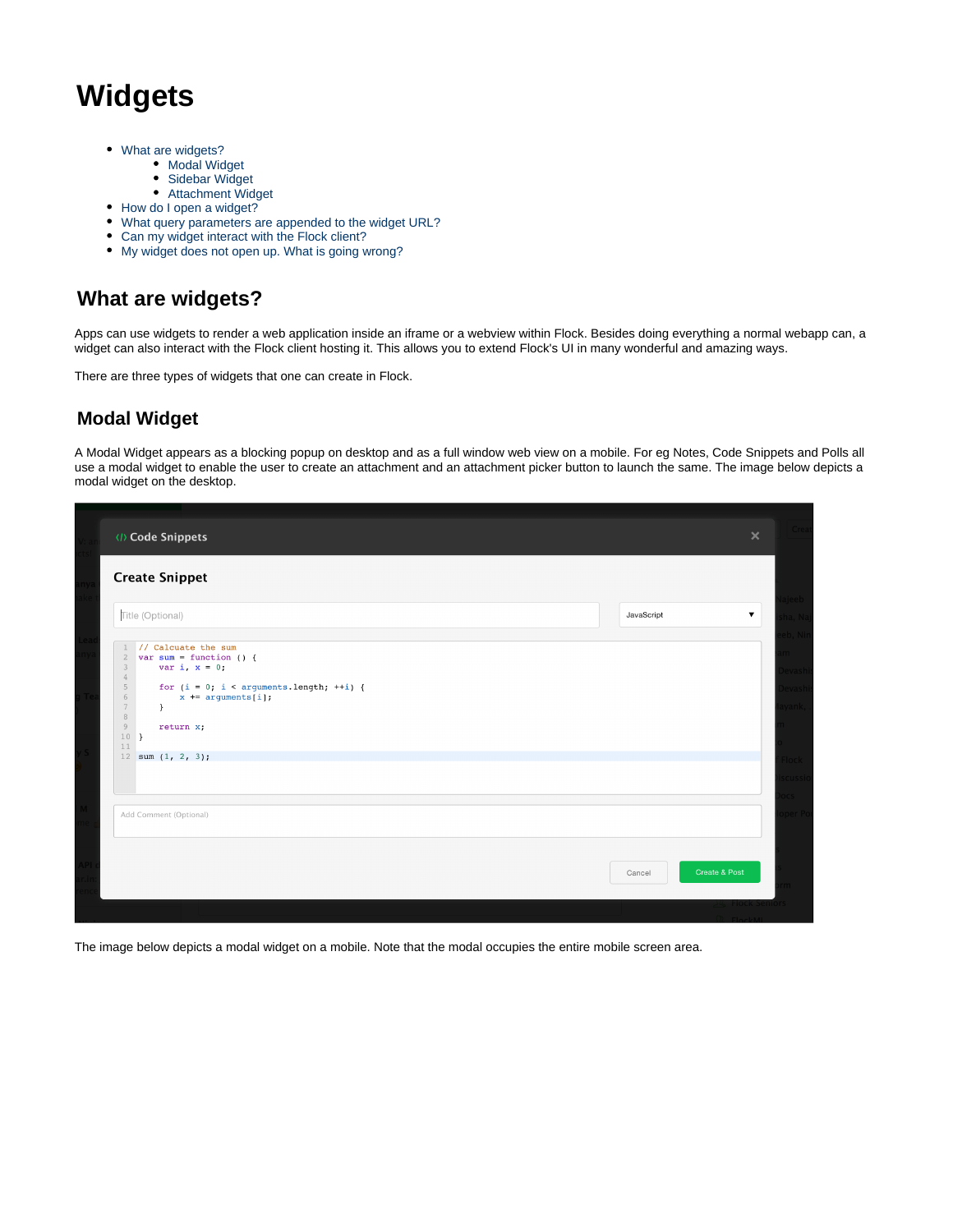Cancel

## **Validate Email ID**

```
function validateEmail() {
    var email = document.getElementById('txtEmail');
    var filter = /\ (a - zA - z0 - 9 \ \ . \ -1) + \0 ((a - zA - z0 - 9 \ -1) + \)if (!filter.test(email.value)) {
         alert('Please provide a valid email address');
         email.focus;
         return false;
    \mathcal{Y}\mathcal{F}
```
## <span id="page-1-0"></span>**Sidebar Widget**

A Sidebar Widget is shown below. Sidebar widgets are only available on the desktop client.

| $\sim$                                                                                                              | $\Theta$ To dos  | $\pmb{\times}$  |
|---------------------------------------------------------------------------------------------------------------------|------------------|-----------------|
| ☑<br>$\left  \cdot \right $<br>$\textcircled{\scriptsize{0}}$<br>G<br>$\blacksquare$<br>View shared to dos<br>9 MAY | Config Team<br>Y | ×               |
|                                                                                                                     | + New To-do List | Completed Lists |
| 23 MAY                                                                                                              | <b>Default</b>   |                 |
|                                                                                                                     | call             |                 |
| 703832127541249                                                                                                     | say hi           |                 |
|                                                                                                                     | Add a todo       | Show Completed  |
| <b>TODAY</b>                                                                                                        | <b>TODO</b>      |                 |
|                                                                                                                     | Call me again    |                 |
|                                                                                                                     | Add a todo       | Show Completed  |
|                                                                                                                     |                  |                 |

#### <span id="page-1-1"></span>For eg:

- The Todo app uses them to list all the todos for a given chat
- The Notes app uses them to list all the notes shared within a chat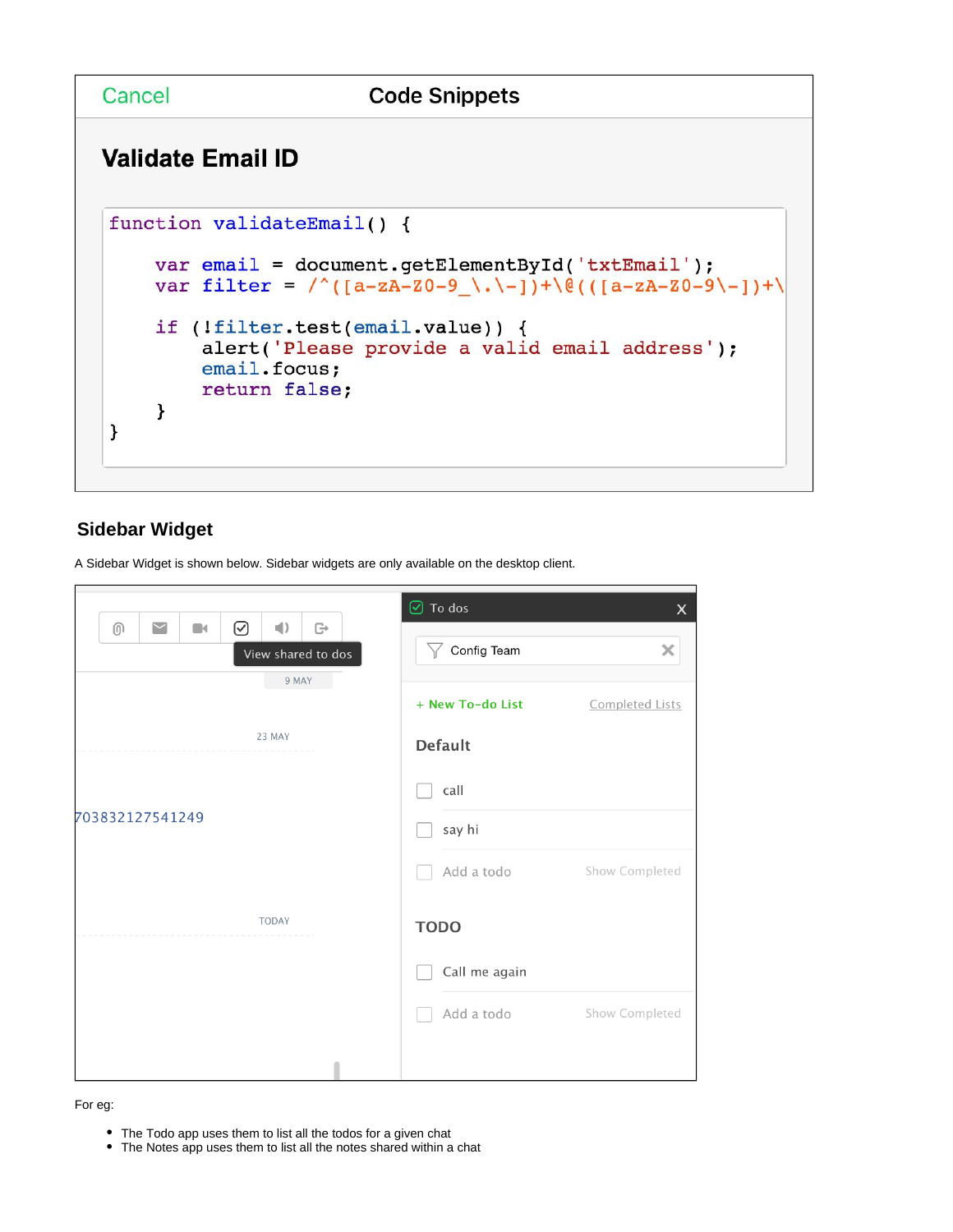#### **Attachment Widget**

An Attachment Widget appears inline in the chat pane on desktop, and opens inside a modal when clicked on a mobile. Check [Sending](https://docs.flock.com/display/flockos/Sending+Attachments)  [Attachments](https://docs.flock.com/display/flockos/Sending+Attachments) for more details on sending an Attachment widget from your app.

| Team dinner options |                |
|---------------------|----------------|
|                     | Total Votes: 1 |
| Barbecue            |                |
| 0 Votes             |                |
| Sushi               | $\odot$        |
| 1 Votes - You Voted |                |
| Indian              |                |
| 0 Votes             |                |

For eg:

- The polls app uses an Attachment widget to show interactive polls right inside the chat pane
- Code Snippets and Notes app use an Attachment widget to show a preview of their content

## <span id="page-2-0"></span>**How do I open a widget?**

Widgets can be opened in one of two ways:

Either you can configure the open widget [client action](https://docs.flock.com/display/flockos/Client+Actions) for a [slash command,](https://docs.flock.com/display/flockos/Slash+Commands) [launcher button](https://docs.flock.com/display/flockos/Launcher+Buttons), attachment button, etc.

Or you can create an attachment widget by providing a widget URL (and dimensions, for desktop) inside a message [Attachment.](https://docs.flock.com/display/flockos/Attachment)

#### **Adding a widget to an attachment**

```
 {
     "title": "attachment title",
     "description": "attachment description",
     "views": {
         "widget": { "src": "<widget url>", "width": 400, "height": 
400 }
     }
}
```